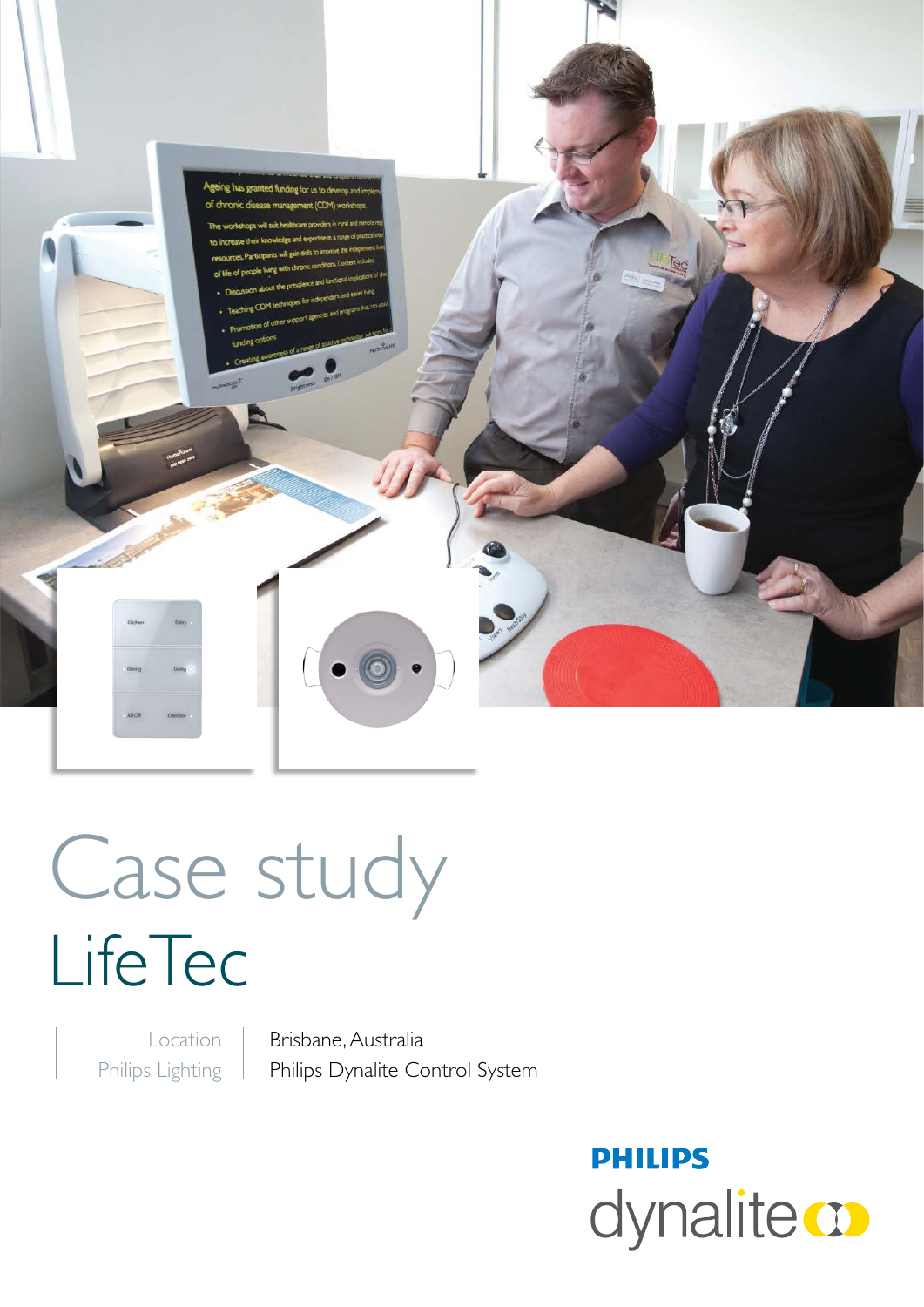## **Background**

While home automation is most often associated with high-end luxury living, the inherent capabilities of some of these systems also make them ideal for disability care.

Brisbane-based LifeTec – an organization devoted to helping people with disabilities – realized that the latest advances in home automation could also be used to help solve individual's problems of control and accessibility obstacles, in everyday life. With this goal in mind, LifeTec has created a 'Smart Home Demonstrator' in its Newmarket display center in Brisbane, Australia, to demonstrate what can be achieved through today's technology.

LifeTec's vision is to help as many people as possible to improve their quality of life to enable them to live independently and safely through the use of assistive technology.

## The Challenge

In order to develop the Smart Home Demonstrator, LifeTec needed the support of a home automation integration specialist. Look and Listen became involved in the project when LifeTec asked us if they would like to be involved in a project to build the Smart Home Demonstrator in the LifeTec Centre.

Smartscape Automation and Philips Dynalite jointly sponsored the project, supplying a selection of the latest Dynalite products, including the renowned Antumbra user interface panel. Avation, the Australian and New Zealand distributor of RTI, also sponsored the display by donating the control system.

One of the main challenges was to utilize the Dynalite and RTI products to develop a solution that has the flexibility to be used by people with all kinds of disability.

# The Solution

Integration specialist, Look and Listen, has developed a Dynalite-based smart home system to enhance disabled people's independence by enabling them to take greater control over their surroundings.

As Antumbra user interface panels are designed for ease of use and automation, disability care arguably represents the best example where these features can be used to enhance the quality of life for the end-user.

The Antumbra user interface boasts an unprecedented number of features, including the innovative use of 'field effects technology', which allows the panel to automatically detect a person's presence. Every panel also contains integral light and temperature sensors, enabling a range of systems to take instruction from the panel to achieve some extremely sophisticated and streamlined integrated effects.

In addition to the Antumbra panel, the solution also includes a multipurpose controller, complete with trailing-edge cards to allow dimming of the lighting circuits. RTI was used together with a

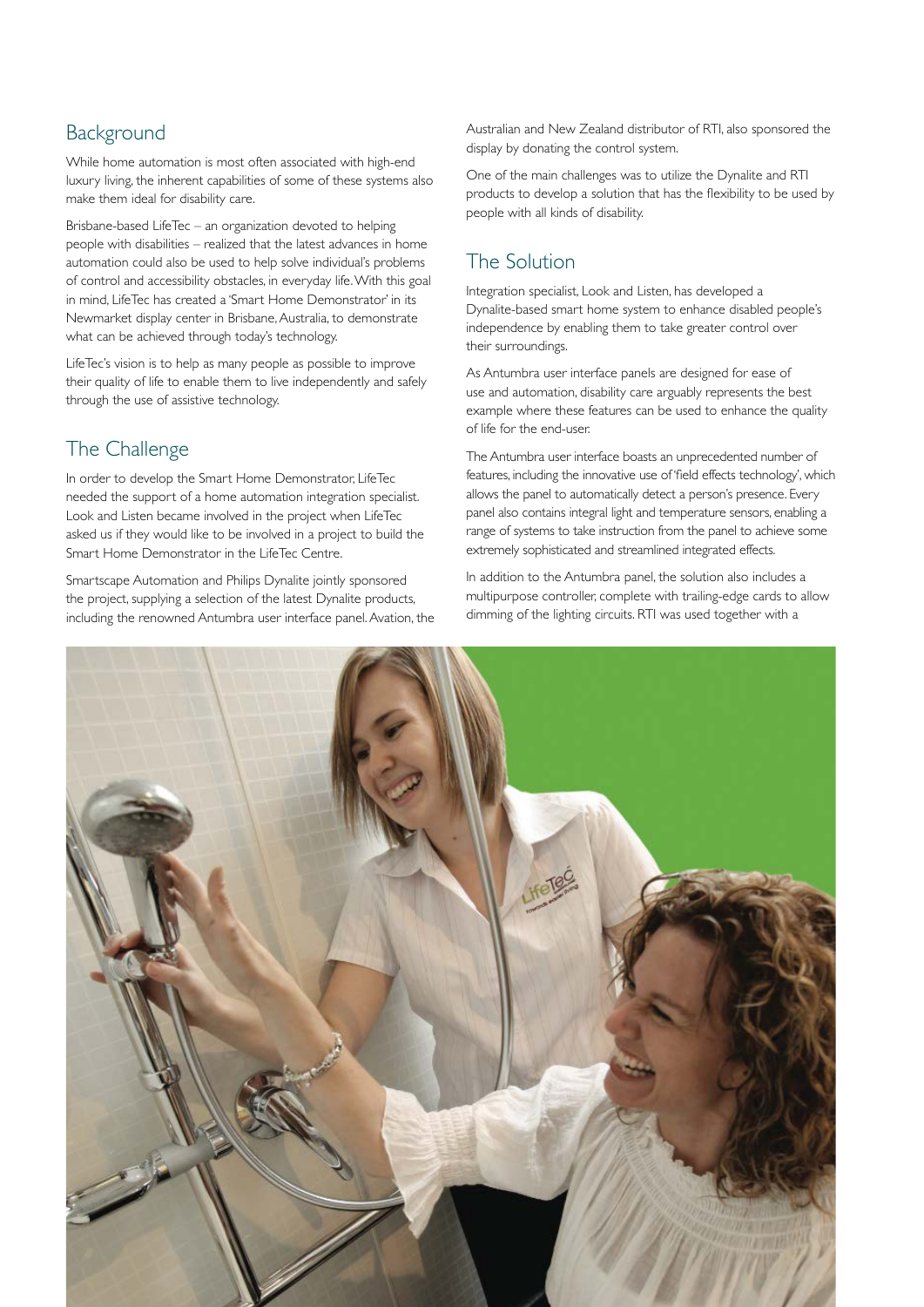A cutting edge solution that will increase a user's independence, sense of control and safety, while reducing the carer burden



#### Fast facts

Customer LifeTec Location Brisbane, Australia Integration Specialist Look and Listen Products DDMC802GL Multipurpose Controller, AntumbraButton UI panel, DUS804C Multifunction Sensors

voice-activation product and an iPad to control the AV and lighting systems as the primary system interface. Multifunction sensors further allow automated effects based on presence sensing, as well as providing an IR receiver function to enable IR wheelchair controls to be able to directly control the Dynalite system.

The finished result is a sophisticated solution equally suitable for inclusion in purpose-built care facilities or for retrofitting into private residences. The ability of the system to be installed into any residential setting can potentially make the difference in allowing people with certain disabilities to remain at home.

### Benefits

Look and Listen has developed a cutting-edge solution that will increase a user's independence, sense of control and safety, while reducing the carer burden. One of the key benefits of the system is its ability to be customized to meet an individual's specific requirements. Look and Listen has ensured that the iPad interface features large target areas on the screen to simplify interaction for people with coordination or dexterity challenges.

Equally, the Antumbra User Interface panel also has large buttons for ease-of-use and visibility of labeled icons. Buttons can be labeled with a choice of words or graphics, which is a useful feature for a market where users cannot necessarily read.

Looking to the future, it is likely that the combination of Antumbra with Philips latest Guest Room Management System – originally developed for hotel rooms – will deliver a truly groundbreaking system, suitable for a wide range of residential care applications at a very reasonable price-point.

The LifeTec Smart Home Demonstrator project was commissioned – using Philips Dynalite's EnvisionProject – in July 2013. It is hoped that the great success of the Smart Home Demonstrator will continue to inspire, increase awareness and promote funding to enable more disabled people to enjoy a fuller and richer life with a greater sense of control and independence.